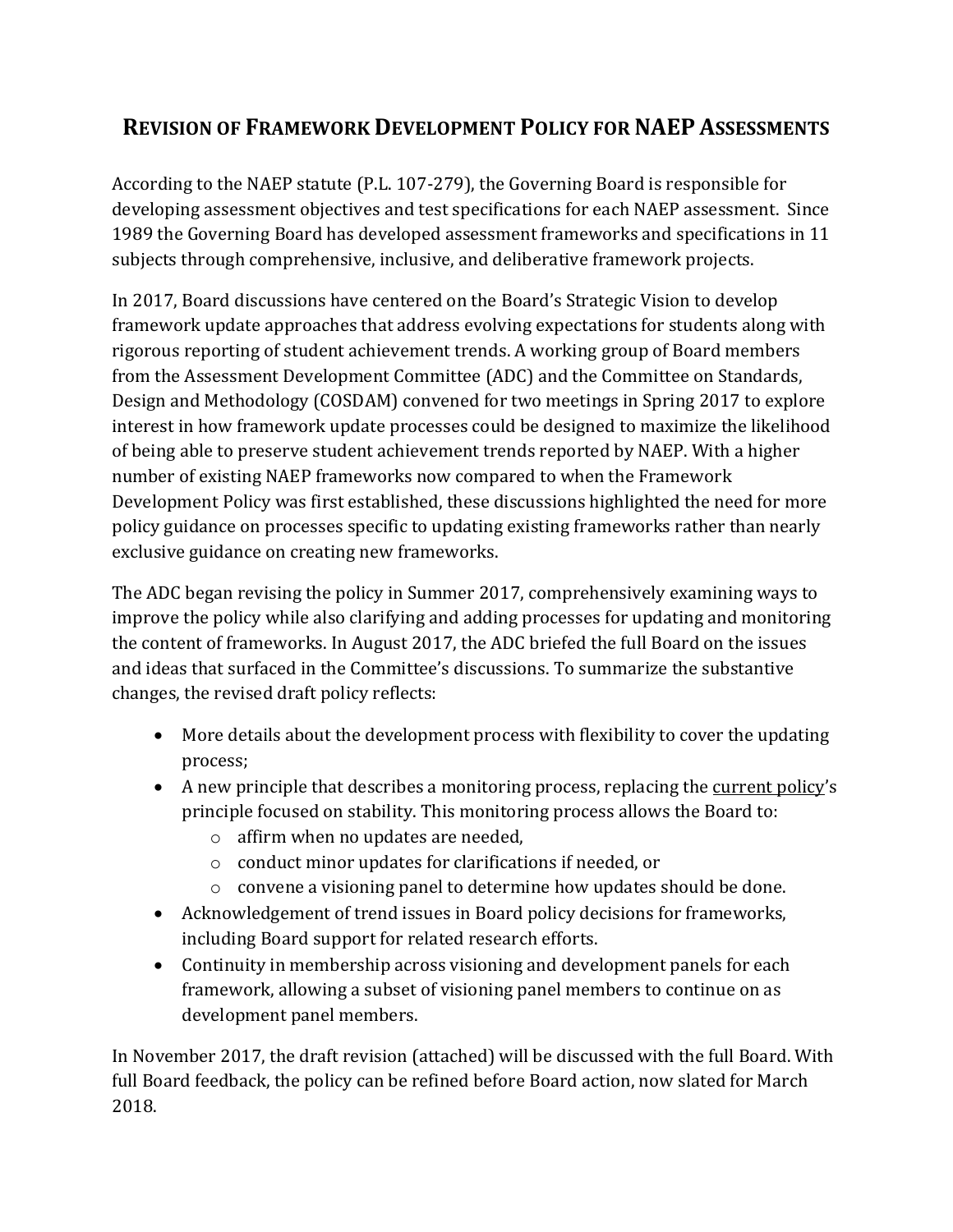**Adopted: TBD** 



# **National Assessment Governing Board**

## **Framework Development**

## **Policy Statement**

 It is the policy of the National Assessment Governing Board to conduct a comprehensive, inclusive, and deliberative process to determine and update the content and format of all assessments under the National Assessment of Educational Progress (NAEP). The primary result of this process shall be an assessment framework (hereafter, "framework") with objectives to guide development of NAEP assessments for students in grades 4, 8, and 12 that are valid, reliable, and reflective of widely accepted professional standards.

 The Governing Board, through its Assessment Development Committee, shall monitor ensure that the final Governing Board-adopted framework, specifications, contextual variables documents, and their development processes comply with all principles and guidelines of the Governing Board Framework Development Policy. the framework development and update processes (hereafter, "framework development") to

## **Introduction**

 determining the content and format of all NAEP assessments. The Governing Board has carried out this important statutory responsibility by engaging a broad spectrum of stakeholders in developing recommendations for the knowledge and skills NAEP should assess in various grades and subject areas. From this comprehensive process, the Governing Board develops a framework to outline the content and format for each NAEP assessment at grades 4, 8, and 12. Development of a framework for a new assessment is guided by the schedule of NAEP assessments adopted by the Governing Board. Since its creation by Congress in 1988, the Governing Board has been responsible for

 Under provisions of the National Assessment of Educational Progress Authorization Act of 2002 [\(P.L. 107-279\)](https://www.nagb.gov/naep/naep-law.html), Congress authorized the Governing Board to continue its mandate for determining the content and format of valid and reliable assessments based on widely accepted professional testing standards and active participation of stakeholders. This mandate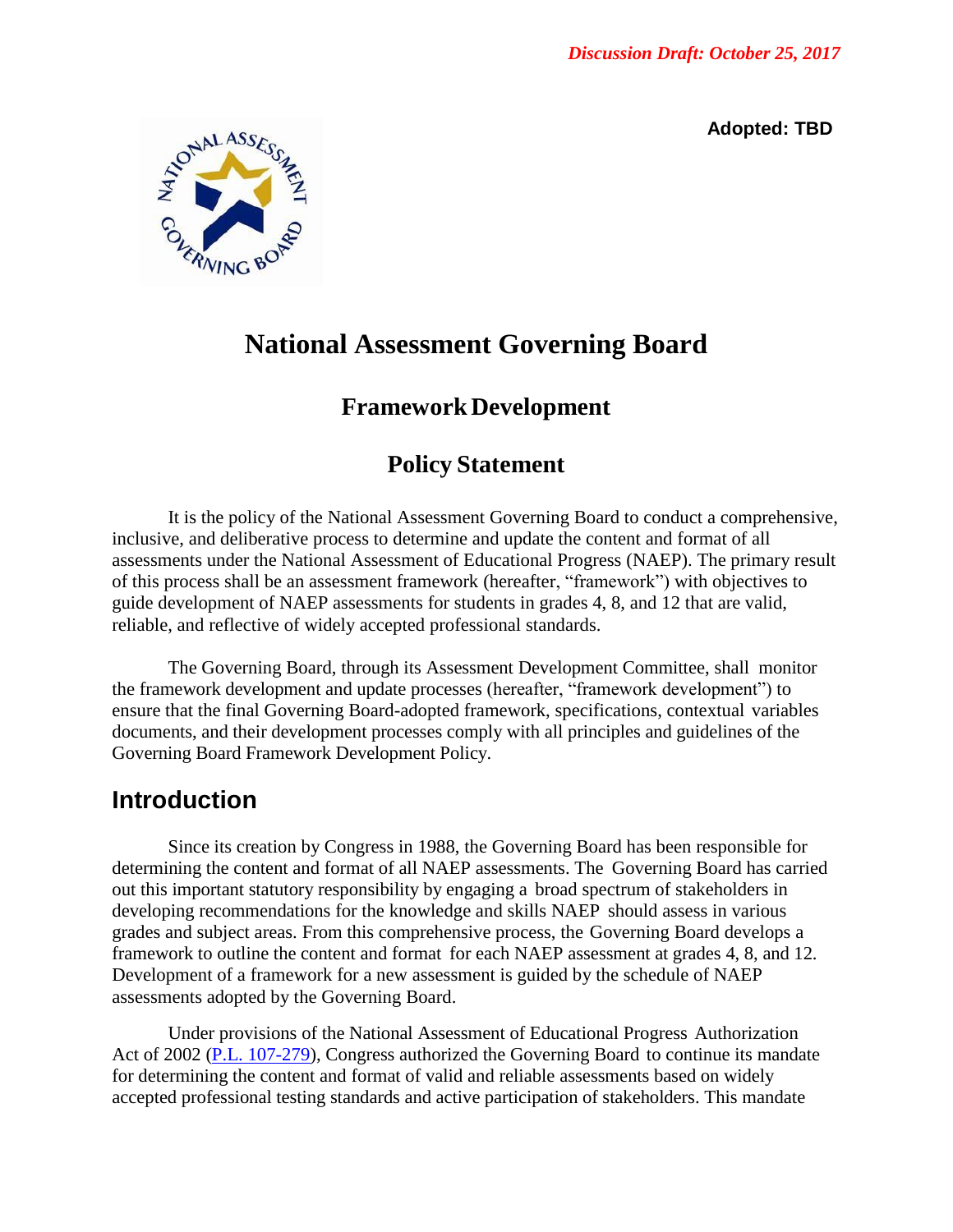aligns with the purpose of NAEP, which is to provide fair and accurate measurement of student academic achievement.

 Given this mandate, the Governing Board must ensure that the highest standards of test development are employed in framework development to support the validity of educational inferences made using NAEP data. The Governing Board Item Development Policy details authority on the appropriateness of all assessment items. principles and guidelines for NAEP assessment items, and the Governing Board has final

 personally identifiable information, and NAEP assessment items shall be secular, neutral, and By law, NAEP assessments shall not evaluate personal beliefs or publicly disclose non-ideological and free from racial, cultural, gender, or regional bias.

To develop the recommended framework for Board adoption, the Governing Board

| convenes stakeholders to identify the content and design for each NAEP assessment. |
|------------------------------------------------------------------------------------|
|                                                                                    |
| Policymakers                                                                       |
| <b>Business Representatives</b>                                                    |
| Parents                                                                            |
| <b>Users of Assessment Data</b>                                                    |
| Researchers and Technical Experts                                                  |
| Members of the public                                                              |
|                                                                                    |

 This Policy complies with the National Assessment of Educational Progress Authorization Act of 2002 [\(P.L. 107-279\)](https://www.nagb.gov/naep/naep-law.html) and the documents listed below which express widely accepted technical and professional standards for test development. These standards reflect the agreement of recognized experts in the field, as well as the policy positions of major professional and technical associations concerned with educational testing. A procedures manual shall provide additional detail about how this Policy is implemented.

 *The Standards for Educational and Psychological Testing*. (2014). Washington, DC: American Educational Research Association, American Psychological Association, and National Council on Measurement in Education.

 *Code of Fair Testing Practices in Education*. (2004). Washington, DC: Joint Committee on Testing Practices.

 *National Center for Education Statistics (NCES) Statistical Standards*. (2012).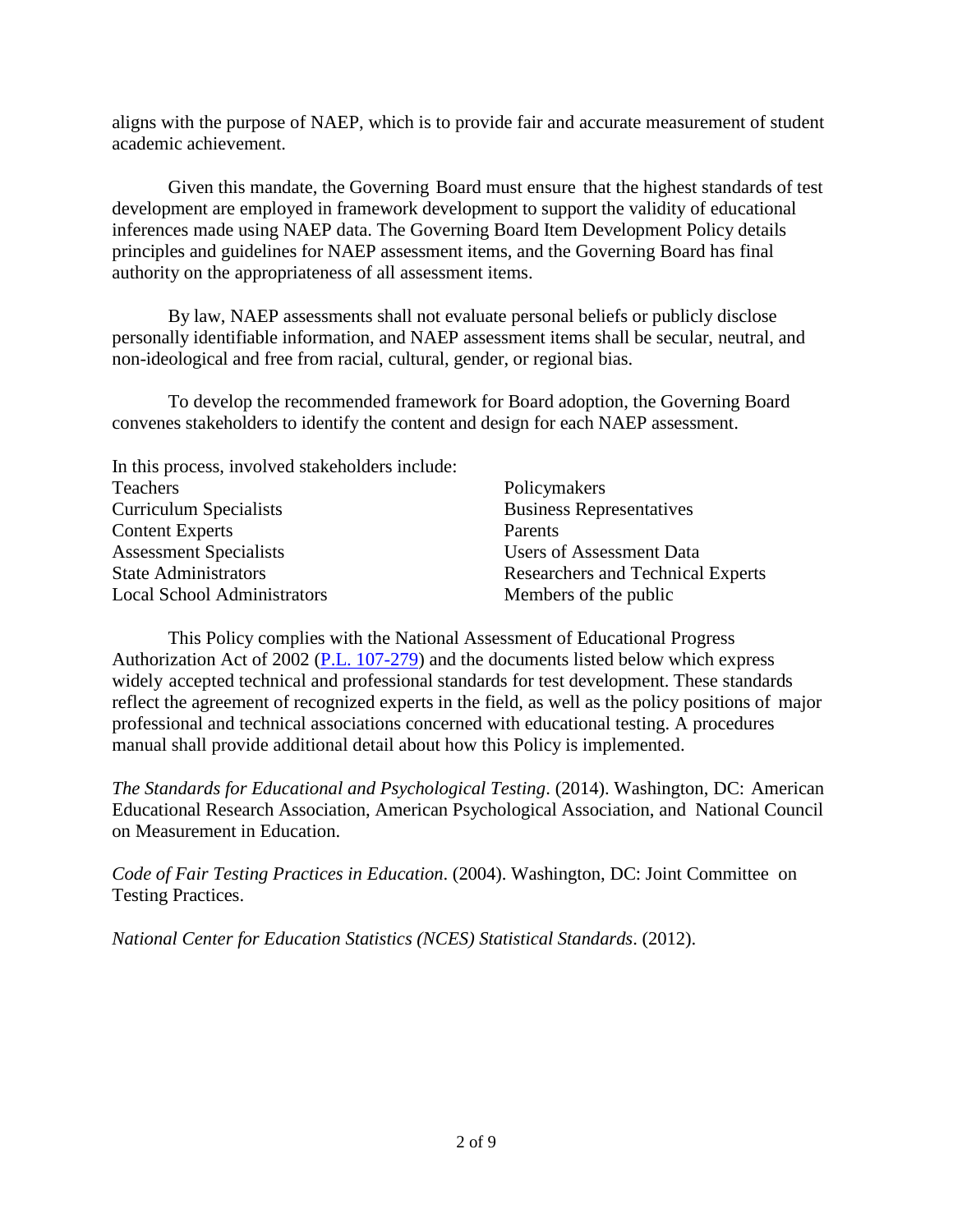# **Principles for Framework Development**

- **Principle 1: Elements of Frameworks**
- **Principle 2: Development and Update Process**
- **Principle 3: Resources for the Process**
- **Principle 4: Role of the Governing Board**
- **Principle 5: Elements of Specifications**
- **Principle 6: Framework Review**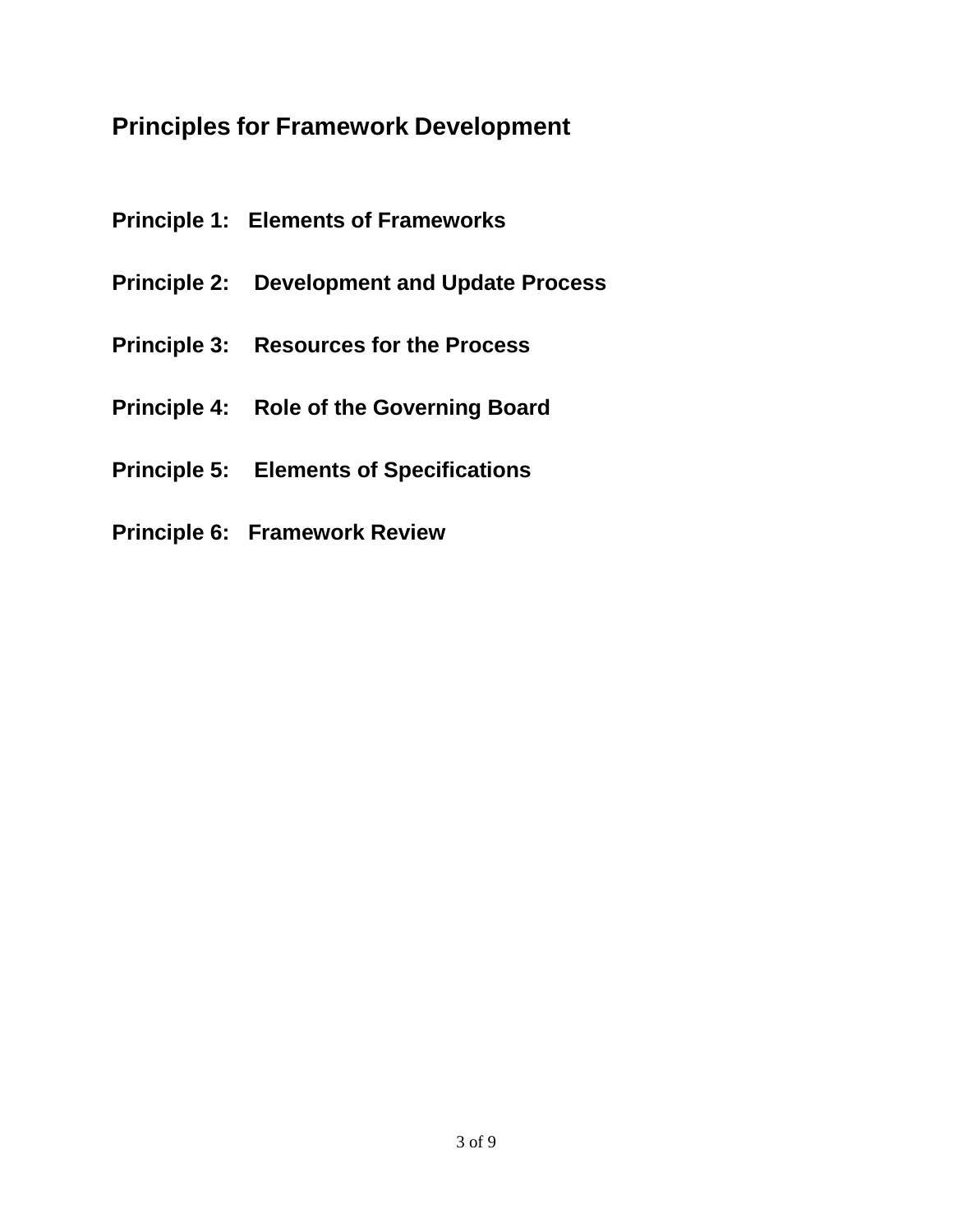# **Guidelines for the Principles**

## **Principle 1: Elements of Frameworks**

 **The Governing Board is responsible for developing a framework for each NAEP assessment. The framework shall define the scope of the domain to be measured by delineating the knowledge and skills to be tested at each grade, the format of the NAEP assessment, and the achievement levels.** 

- a) The framework shall determine the extent of the domain and the scope of the construct to be measured for each grade level in a NAEP assessment. The framework shall provide information to the public and test developers on three key aspects of the assessment:
	- *What* should be measured, including the purpose and scope of the assessment;
	- • *How* that domain of content is most appropriately measured in a large-scale assessment, including the format requirements of the items and the assessment, the and any additional requirements for the assessment administration unique to a given subject area, such as provision of ancillary materials and uses of technology; and content and skills to be tested at each grade, sample items for each grade to be tested, the weighting of the item pool in terms of content and cognitive process dimensions,
	- *How much* of the content domain, in terms of knowledge and skills, should students know and be able to do at the basic, proficient, and advanced levels in achievement level descriptions for each grade to be tested. The achievement level descriptions shall be based on the Governing Board's policy definitions for basic, proficient, and the assessment at each grade. advanced achievement and shall incorporate the content and process dimensions of
- the assessment at each grade.<br>
b) The framework shall determine the construction of items for each NAEP assessment. The achievement level descriptions in each framework shall also be used in the level-setting process.
- c) The framework shall focus on important, measurable indicators of student achievement to inform the nation about what students know and are able to do without endorsing or advocating a particular instructional approach.
- states as important to measure, and reflect high aspirations for student achievement. (See d) Content coverage in each subject and grade shall be broad, inclusive of content valued by *Principle 3* for more detail on the factors balanced in content coverage.)
- e) Frameworks shall be written to be clear and accessible to educators and the general public. The framework shall contain sufficient information to inform all stakeholders about the nature and scope of the given assessment. Following Governing Board adoption, the framework shall be widely disseminated.<br>4 of 9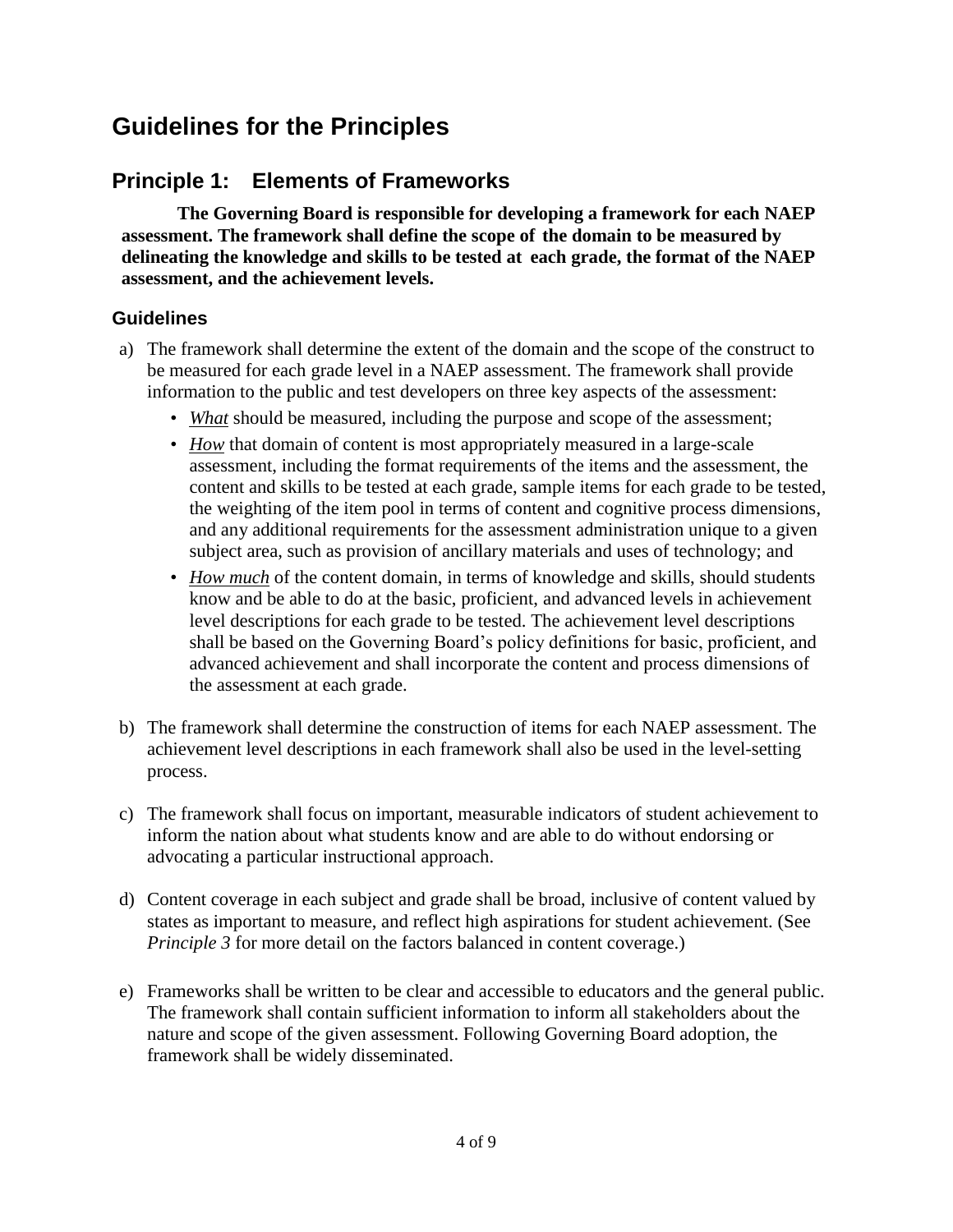#### **Principle 2: Principle 2: Development and Update Process**

 **The Governing Board shall develop frameworks through a comprehensive, inclusive, and deliberative process that involves active participation of stakeholders.** 

- a) In accordance with the NAEP statute, framework development processes shall be fair and open through active participation of stakeholders representing all major constituents in the various NAEP audiences, as listed in the introduction above.
	- • *Framework panels* shall reflect diversity in terms of gender, race/ethnicity, region of the country, and viewpoints regarding the content of the assessment under development.
	- development.<br>
	 *Public comment* shall be sought from various segments of the population to reflect many different views, as well as those employed in the specific content area under consideration.
- b) Framework development shall be executed primarily via two panels: a Visioning Panel with a subset of members continuing as the Development Panel. This process shall result in three documents: a recommended framework, assessment and item specifications, and recommendations for contextual variables that relate to the subject being assessed. For each framework,
	- *The Framework Visioning Panel* shall formulate high-level guidance about the state of part of the Visioning Panel work will be at the beginning to provide initial guidance for developing a recommended framework. The Visioning Panel shall be comprised of the stakeholders referenced above. At least 20 percent of this panel shall have classroom teaching experience in the subject areas under consideration. This panel may include up to 30 members with additional members as needed. the field to inform the process, providing these in the form of guidelines. The major
	- *The Framework Development Panel* shall develop drafts of the three project documents and engage in the detailed deliberations about how issues outlined in the subset of the Visioning Panel, the Development Panel shall have a proportionally addresses all grade levels designated for the assessment under development. Educators shall be drawn from schools across the nation, including individuals who work with students from high-poverty and low-performing schools, as well as public members as needed. Visioning Panel discussion should be reflected in a recommended framework. As a higher representation of content experts and educators, whose expertise collectively and private schools. This panel may include up to 15 members, with additional
- members as needed.<br>
c) In addition to a recommended framework, the framework development process shall result contextual variables to be collected from students, teachers, and school administrators. Recommendations shall take into account burden, cost, quality of the data to be obtained, and other factors. (See the Governing Board Policy on Collecting and Reporting in assessment and item specifications (see *Principle 5*) and recommendations on related [Contextual Data.](https://www.nagb.org/content/nagb/assets/documents/policies/collection-report-backg-data.pdf))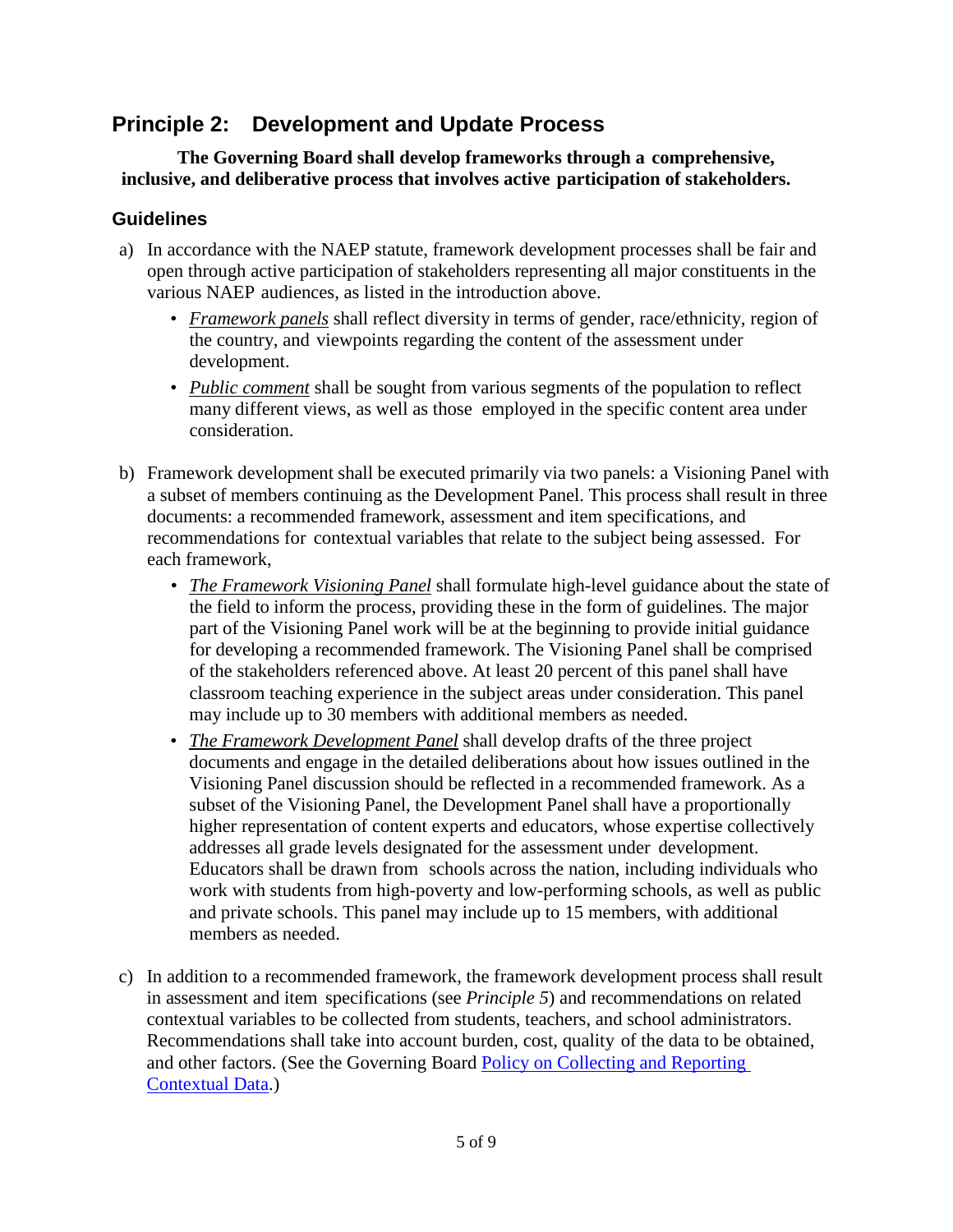- d) The scope and size of a framework development project shall determine the size of development project shall begin with a review of major issues in the content area. (See framework panels and the number of panel meetings needed. Each framework *3.b*).
- e) Framework development shall be comprehensive in approach and conducted in an and debate all pertinent issues in formulating the content and design of a NAEP assessment, including findings from research. Reference materials shall represent multiple views. environment that is open, balanced, and even-handed. Panels shall consider all viewpoints
- views.<br>
f) For each project, protocols shall be established to support panel deliberations and to develop a unified proposal for the content and design of the assessment. Written summaries of all hearings, forums, surveys, and panel meetings shall be made available in a timely manner to inform deliberations.

#### **Principle 3: Resources for the Process**

 **The framework development process shall take into account state and local curricula and assessments, widely accepted professional standards, exemplary research, international standards and assessments, and other pertinent factors and information.** 

- a) The NAEP framework development process shall be informed by a broad, balanced, and inclusive set of factors. The framework shall reflect current curricula and instruction, research regarding cognitive development and instruction, and the nation's future needs and desirable levels of achievement. This delicate balance between "what is" and "what should be" is at the core of the NAEP framework development process.
- b) An initial compilation of resources shall summarize relevant research, advantages and disadvantages of the latest developments, and trends in state standards and assessments for the content area. The compilation may include public comment. Using this compilation as a springboard, framework panel deliberations shall begin by thoroughly identifying major policy and assessment issues in the content area.
- policy and assessment issues in the content area.<br>c) The framework panels shall also consider a wide variety of resources as deliberations proceed, including but not limited to curriculum guides and assessments developed by states and local districts, widely accepted professional standards, scientific research, other international interest, international standards and assessments, other assessment instruments in the content area, and prior NAEP frameworks, if available. types of research studies in the literature, key reports having significant national and
- d) Technical experts shall be involved to uphold the highest technical standards for development of the NAEP framework and specifications. As a resource to the framework panels, these experts shall respond to technical issues raised during panel deliberations.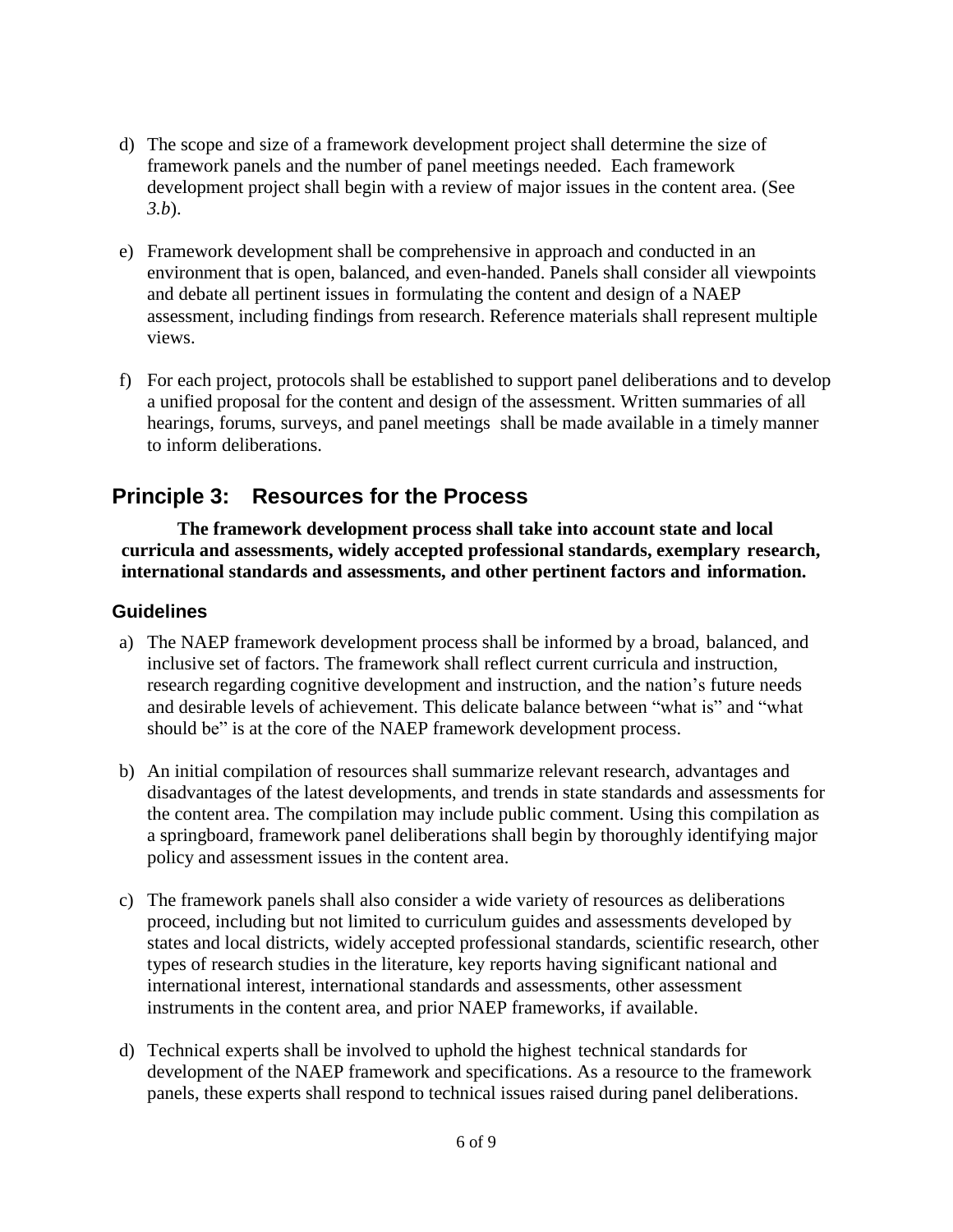e) In balancing the relative importance of various sources of information, framework panels shall consider direction from the Governing Board, the role and purpose of NAEP in informing the public about student achievement, the legislative parameters for NAEP, constraints of a large-scale assessment, technical assessment standards, issues of burden and cost-effectiveness in designing the assessment, and other factors unique to the content area.

#### **Principle 4: Role of the Governing Board**

 **The Governing Board, through its Assessment Development Committee, shall monitor all framework development. The result of this process shall be recommendations for Governing Board action in the form of three key documents: the framework; assessment and item specifications; and contextual variables that relate to the subject being assessed.** 

- a) The Assessment Development Committee (ADC) shall be responsible for monitoring framework development that results in recommendations to the Governing Board on the content and format of each NAEP assessment. The ADC will provide direction to the framework development contractor or framework panels, via Governing Board staff. This guidance shall ensure compliance with the NAEP law, Governing Board policies, Department of Education and government-wide regulations, and requirements of the framework contract.
- the panel, and the charge shall be subject to full Board approval. The charge will outline any special considerations for an assessment area. b) When a framework Visioning Panel is to be convened, the ADC shall develop a charge for
- any special considerations for an assessment area.<br>c) The ADC shall receive regular updates on the progress of framework development.
- d) In initiating a framework update, the Governing Board shall balance needs for stable update will be implemented, the Board may consider the NAEP Assessment Schedule, cost reporting of student achievement trends. Regarding when and how an adopted framework and technical issues, and research and innovations to support possibilities for continuous trend reporting.
- e) At the conclusion of the framework development process, the Governing Board shall take final action on the recommended framework, specifications, and contextual variables. The assessments. Governing Board shall make the final decision on the content and format of NAEP assessments.<br>
7 of 9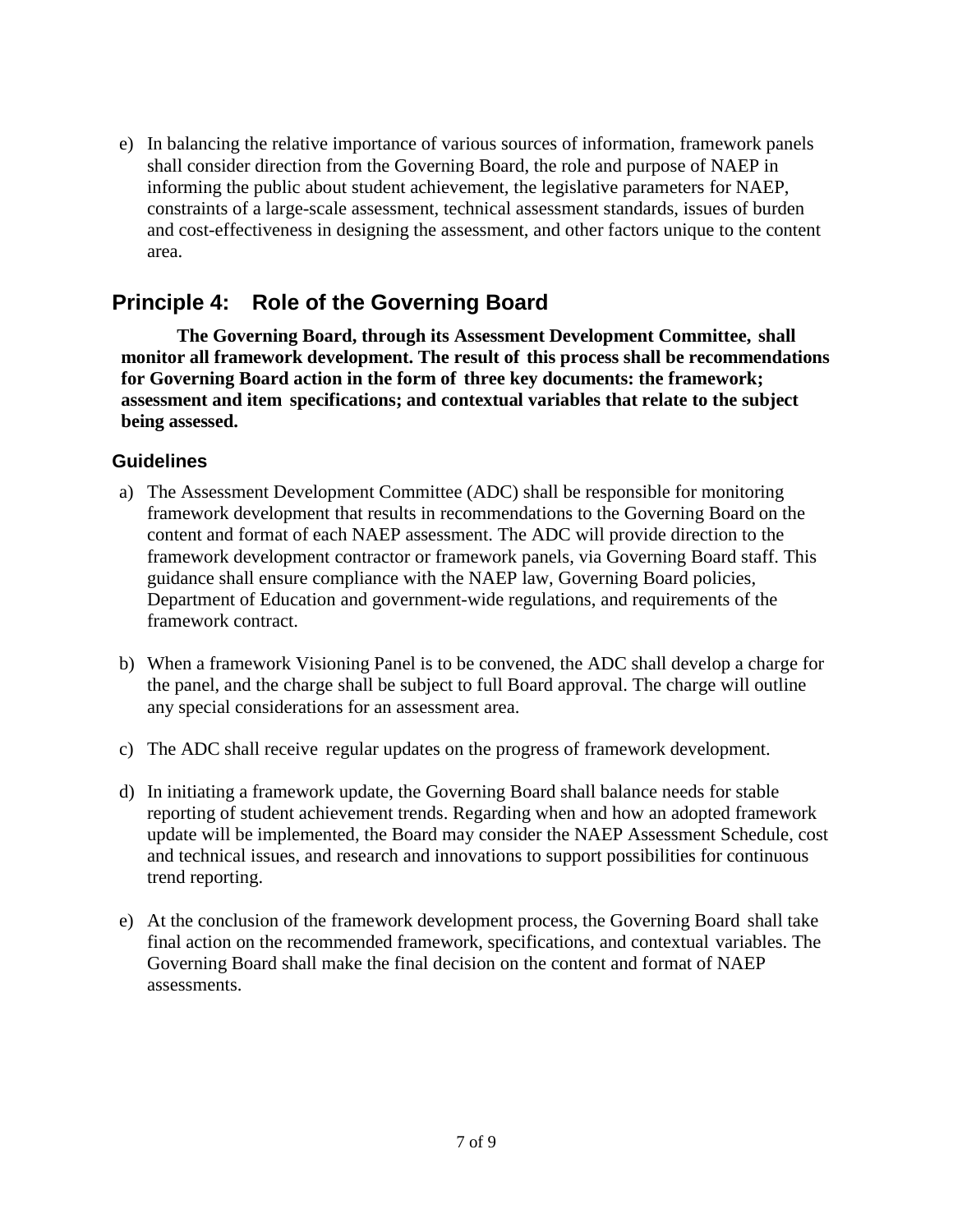f) Following adoption by the Governing Board, the final framework, specifications, and contextual variables shall be provided to the National Center for Education Statistics (NCES). These documents, which include the achievement level descriptions for Basic, Proficient, and Advanced performance definitions, are provided to NCES to guide development of NAEP test questions and questionnaires.

#### **Principle 5: Elements of Specifications**

 **The specifications document shall be developed for use by NCES as the blueprint for constructing the NAEP assessment and items.** 

- a) The assessment and item specifications shall produce an assessment that is valid, reliable, and based on relevant widely accepted professional standards. The specifications shall also be consistent with Governing Board policies regarding NAEP design, such as groupings of items, test administration conditions, and accommodations for students with disabilities and [on Students with Disabilities and English Language Learners\)](https://www.nagb.org/content/nagb/assets/documents/policies/naep_testandreport_studentswithdisabilities.pdf). The specifications shall be reviewed by technical experts involved in the process, prior to submission to the Governing English language learners (see the Governing Board [Policy on NAEP Testing and Reporting](https://www.nagb.org/content/nagb/assets/documents/policies/naep_testandreport_studentswithdisabilities.pdf)  Board.
	- b) The primary audience for the specifications, or assessment blueprint, shall be NCES and the contractor(s) responsible for developing the assessment and the test questions.
	- c) The specifications shall evolve from the framework and shall be written in sufficient detail so that item writers can develop high-quality questions based on the framework objectives for grades 4, 8, and 12, where applicable. The specifications shall include, but not be limited to detailed descriptions of:
		- • the content and process dimensions, including the weighting of those dimensions in the pool of questions at each grade;
		- types of items;
		- guidelines for stimulus material;
		- types of response formats;<br>• scoring procedures;
		- scoring procedures;
		- achievement level descriptions;<br>• administration conditions;
		- administration conditions:
		- ancillary or additional materials, if any;
		- considerations for special populations;
		- considerations for special populations;<br>• sample items, including a substantial number and range of sample items with scoring guidelines for each grade level; and
		- any unique requirements for the given assessment.
	- d) Special studies, if any, to be conducted as part of the assessment shall be described in the specifications. This description shall provide an overview of the purpose and rationale for administration procedures. the study, the nature of the student sample(s), and a discussion of the instrument and